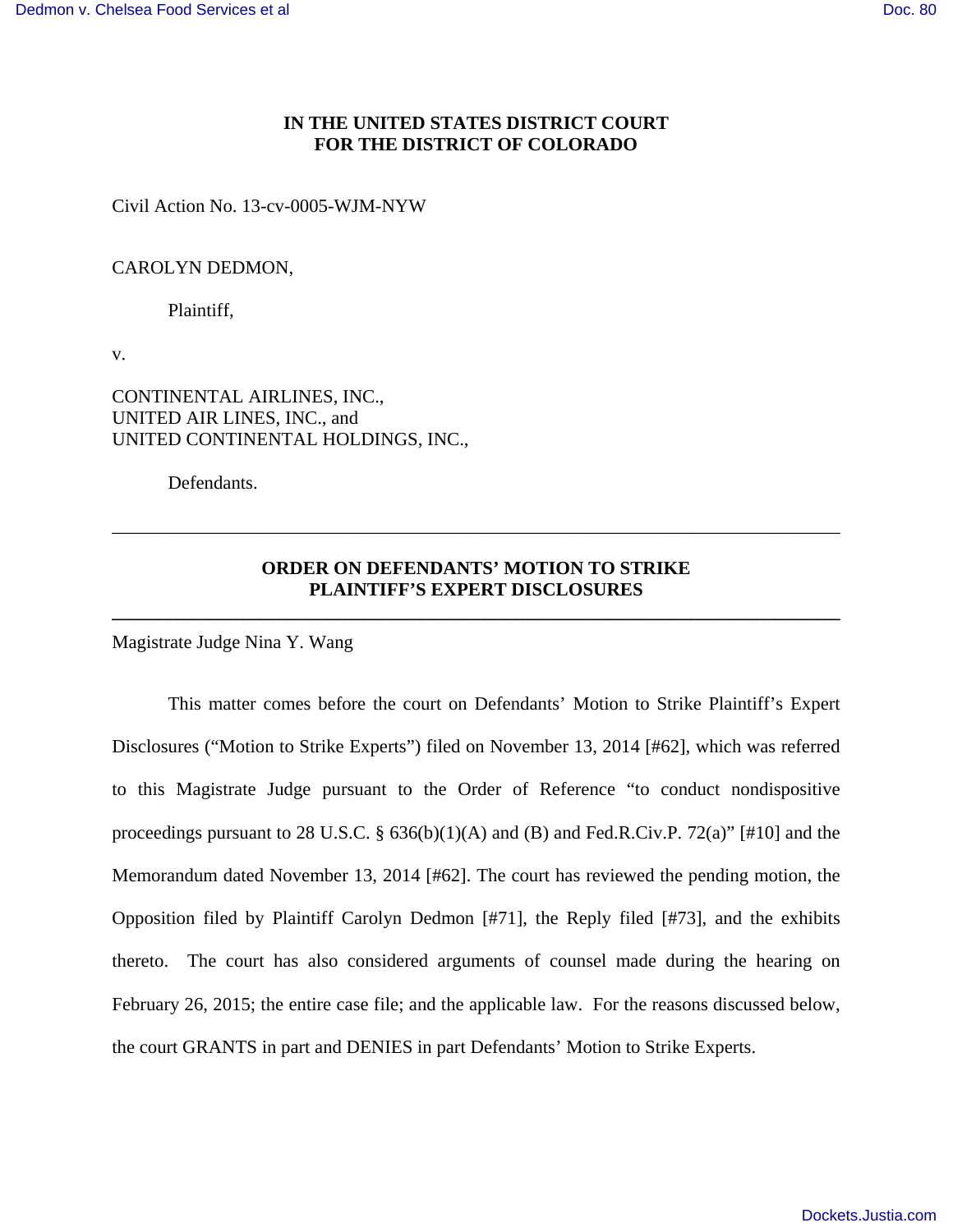### **BACKGROUND**

 This case arises out of an alleged injury sustained by Plaintiff Carolyn Dedmon ("Plaintiff" or "Ms. Dedmon") incurred during the course of her employment at Denver International Airport ("DIA"). As Ms. Dedmon walked through the kitchen of Defendant Chelsea Food Services ("CFS"), a wholly-owned subsidiary of United Airlines, she slipped, fell, and allegedly as a result, suffered serious bodily injury. [#3, ¶ 8]. Ms. Dedmon filed her original Complaint against CFS, Continental Airlines, Inc., United Air Lines, Inc., and United Continental Holdings (collectively, "Defendants" or "United") on October 22, 2012, in Denver County District Court, alleging three counts: (1) premises liability; (2) negligence; and (3) *res ipsa loquitor*. [#3].

 United filed a Notice of Removal on January 4, 2013. [#1]. Four days later, Ms. Dedmon filed a First Amended Complaint, dismissing CFS and its claims for negligence and *res ipsa loquitor.*. [#9]. United then answered on January 22, 2013 [#15], and the court entered a Scheduling Order on March 11, 2013, governing pretrial matters including discovery. [#21]. The Scheduling Order set the following deadlines: (1) Plaintiff's expert disclosures and reports on July 11, 2013; (2) Defendants' expert disclosures and reports on August 9, 2013; (3) close of fact discovery on September 11, 2013, and (4) close of expert discovery on October 11, 2013. [*Id.*]. The Scheduling Order expressly provided that "The scheduling order may be altered or amended only upon a showing of good cause." [*Id.* at § 13].

 On July 29, 2013, the Parties jointly moved the Court for modification of the Scheduling Order, explaining that the amount of medical records and potential out of state depositions necessitated additional time. [#23]. The court granted the motion, resetting the schedule for expert disclosures with Plaintiff's designation of experts no later than October 11, 2013;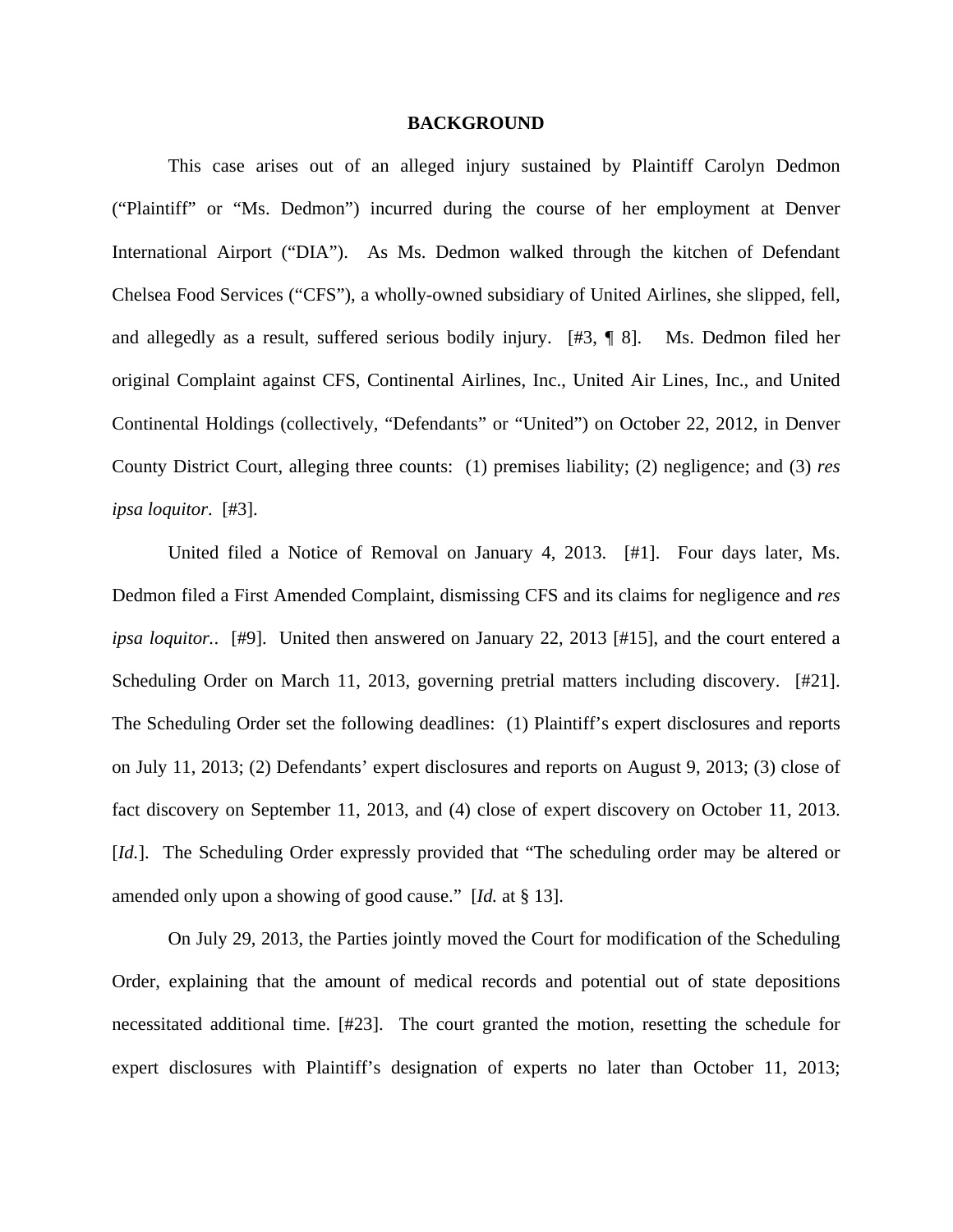Defendants' designation of experts no later than November 9, 2013; and Plaintiff's designation of rebuttal witnesses no later than December 13, 2013. [#25]. The court also set the date for the close of fact discovery on December 11, 2013; and expert discovery on January 11, 2013. [*Id.*]

 The Parties were unable to meet those deadlines, and on October 28, 2013, filed another Joint Motion to Modify the Scheduling Order, seeking a further extension to the deadlines based on the volume of medical records and medical providers in this case. [#26]. The court held a hearing on the Joint Motion to Modify the Scheduling Order on November 19, 2013, and permitted the further extension of the operative deadlines as follows: (1) Plaintiff's expert disclosures on January 20, 2014; (2) Defendants' expert disclosures (affirmative and rebuttal) on February 18, 2014; (3) Plaintiff's rebuttal expert disclosures on March 14, 2014; and (4) close of all discovery (without distinction between fact and expert) on April 15, 2014. [#29]. In granting the Joint Motion, the court indicated that it "[did] not intend to extend the schedule again based on difficulties in obtaining medical records through the use of release forms." [*Id.*]

 On March 18, 2014, Ms. Dedmon filed third Motion to Modify the Scheduling Order, to which Defendants objected. The court heard argument on April 4, 2014 on the Motion to Modify the Scheduling Order, during which it granted an extension of time to the close of all discovery (again, without distinction between fact and expert) until July 14, 2014, and for the filing of dispositive motions until July 14, 2014. [#44]. The court did not alter the timing for expert disclosures, which remained as previously set – January 20, 2014 for Plaintiff's experts; February 18, 2014 for Defendants'; and March 14, 2014 for any Plaintiff's rebuttal expert. During that hearing, in arguing against an extension of time, defense counsel raised the issue of Ms. Dedmon's expert disclosures as follows:

And to suggest that those extensions were just for our benefit is not an accurate characterization of what was going on. Of course plaintiff needed those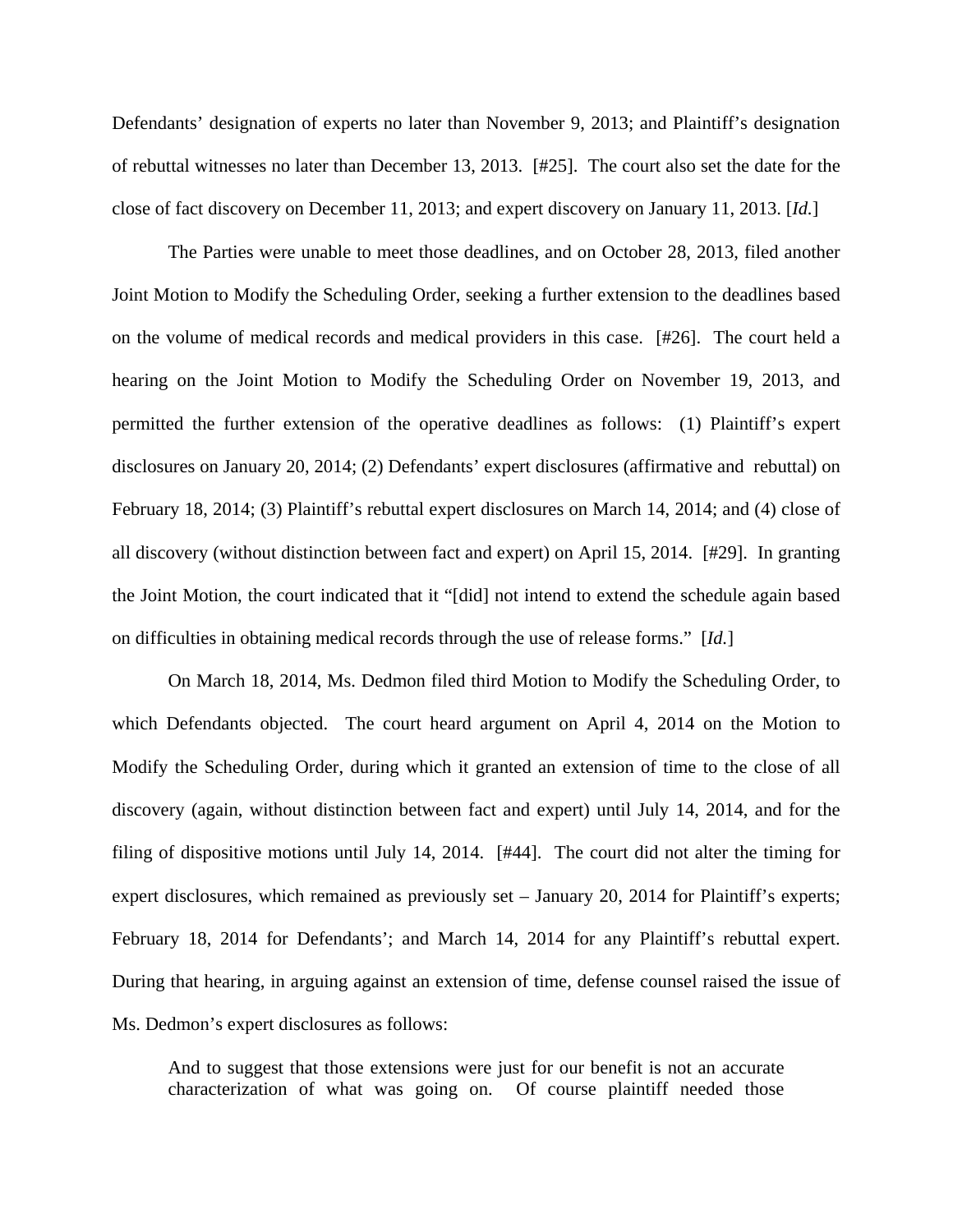extensions. Extensions because plaintiff had not done anything in the case. Plaintiff hasn't issued written discovery. Plaintiff hasn't noticed any depositions. Plaintiff has not, um, served any expert disclosures. Nothing."

[#62-2, at 6:22-7:4]. In response to defense counsel's representation to the court about expert

disclosures, Plaintiff's counsel stated:

Defendants mentioned that we hadn't filed expert disclosures,  $26(a)(2)s$ . I don't know that that is correct. I'll have to look at that. I do know one thing, though. We have one retained expert in this case. Her report, CV, fee schedule – she's an engineering expert – all that stuff was provided back many months ago. And I distinctly remember e-mailing Mr. Werge – Mr. Maye may have been on the email too – telling them many months ago that, hey, there's not going to be any – this is our only retained expert and the only other experts – the only other people listed on our 26(a)(2)s are going to be the same treating medical providers that are listed in the 26(a)(1)s whose information you have, medical records you have, all that stuff.

[*Id.* at 24:23-25:10]. Discovery closed on the matter on July 14, 2014, without United taking the

deposition of any experts now designated by Ms. Dedmon, except Dr. Ghiselli and Dr. Reinhard.

[#62].

 On November 13, 2014, presumably alerted by Ms. Dedmon's listing of five experts in her preliminary witness list associated with the proposed Final Pretrial Order,<sup>1</sup> Defendants filed a Motion to Strike Plaintiff's Expert Disclosures pursuant to Rule 37(c)(1) of the Federal Rules of Civil Procedure [#62]. Plaintiff opposed the Motion [#71], United filed a Reply [#73], and the

<sup>&</sup>lt;sup>1</sup> The Final Pretrial Order was entered by the court on December 8, 2014. [#70]. The court ordered the Parties to submit corrected exhibit lists no later than February 16, 2015. [*Id.* at 10]. Defendants submitted a corrected exhibit list on February 17, 2015. [#76]. Plaintiff submitted a corrected exhibit list in two filings on on March 2, 2015 [#78, #79], though one is denoted as a "Witness List." [#78]. For purposes of this Order, the court believes that the expert witnesses at issue are the ones identified by Plaintiff in its Preliminary Witness List [#65-1], namely Anne Stodola, P.E.; Kenneth S. Greenberg, D.O.; Gary Ghiselli, M.D.; Kenneth J. Allan, M.D.; David Reinhart, M.D.; Bethany Wallace, D.O.; Linda Tetor, M.D.; Micheal Finn, M.D.; Carrie Austin, M.D.; Barry Ogin, M.D.; Davis Hurley, M.D.; Thomas Mordick, M.D.; Robert Spencer, M.D.; Roland D. Reinhard, M.D.; and Natasha K. Creighton, M.D. [#65-1].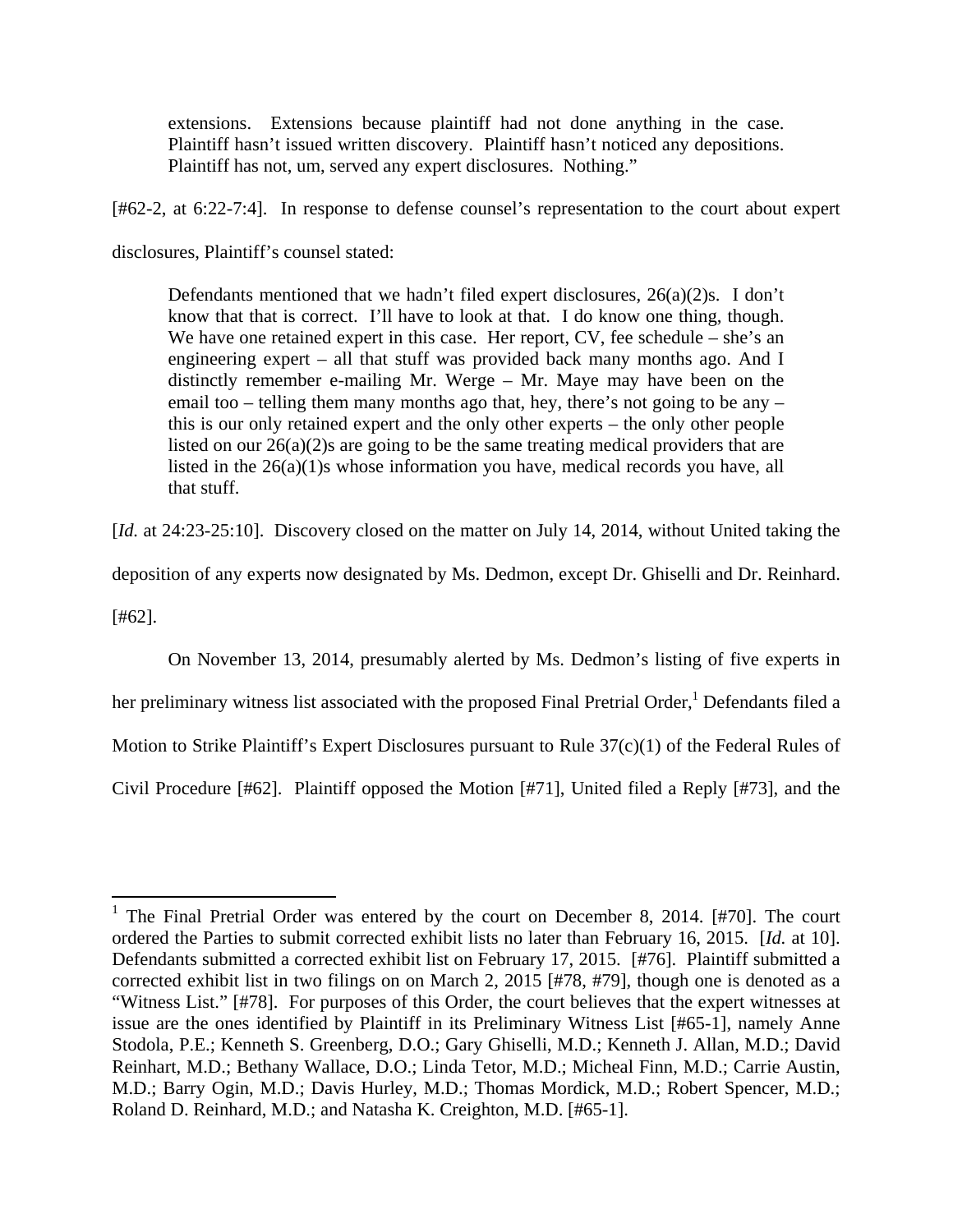court heard oral argument on February 26, 2015 [#77]. For the reasons stated below, Defendants' Motion to Strike is GRANTED in part, and DENIED in part.

# **ANALYSIS**

## **I. Standard of Review**

Rule 26(a)(2) of the Federal Rules of Civil Procedure set out certain requirements for disclosure by experts, both specially-retained and non-retained. Fed. R. Civ. P. 26(a)(2). Rule 26(a)(2) obligations cannot be ignore or dismissed as a mere formality. *Anderson v. Seven Falls Co.*, No. 12-cv-1490-RM-CBS, 2013 WL 3771300, \* 5 (D. Colo. July 18, 2013). Rather, such disclosures are intended to "aid the court in its fact-finding mission by allowing both sides to prepare their cases adequately and efficiently and to prevent the tactic of surprise from affecting the outcome of the case." *Id.* (citing *Sherrod v. Lingle*, 223 F.3d 605, 614 (7th Cir 2000)).

A violation of Rule  $26(a)(2)$  is addressed by the court pursuant to Rule  $37(c)$  of the

Federal Rules of Procedure. Rule 37(c)(1) of the Federal Rules of Civil Procedure provides:

If a party fails to provide information or identify a witness as required by Rule 26(a) or (3), the party is not allowed to use that information or witness to supply evidence on a motion, at hearing, or at a trial, unless the failure was substantially justified or is harmless. In addition to or instead of this sanction, the court, on motion and after giving an opportunity to be heard:

- (A) may order payment of the reasonable expenses, including attorney's fees, caused by the failure;
- (B) may inform the jury of the party's failure; and
- (C) may impose other appropriate sanctions, including any of the orders listed in Rule  $37(b)(2)(A)(i)-(iv).$

Fed. R. Civ. P. 37(c)(1). The determination as to whether a Rule 26(a) violation is justified or harmless is entrusted to the broad discretion of the court. *Woodworker's Supply, Inc. v. Primcipal Mt. Life Ins. Co.*, 170 F.3d 985, 993 (10th Cir. 1999). In exercising its discretion, the court considered four factors: (1) the prejudice or surprise to the impacted party; (2) the ability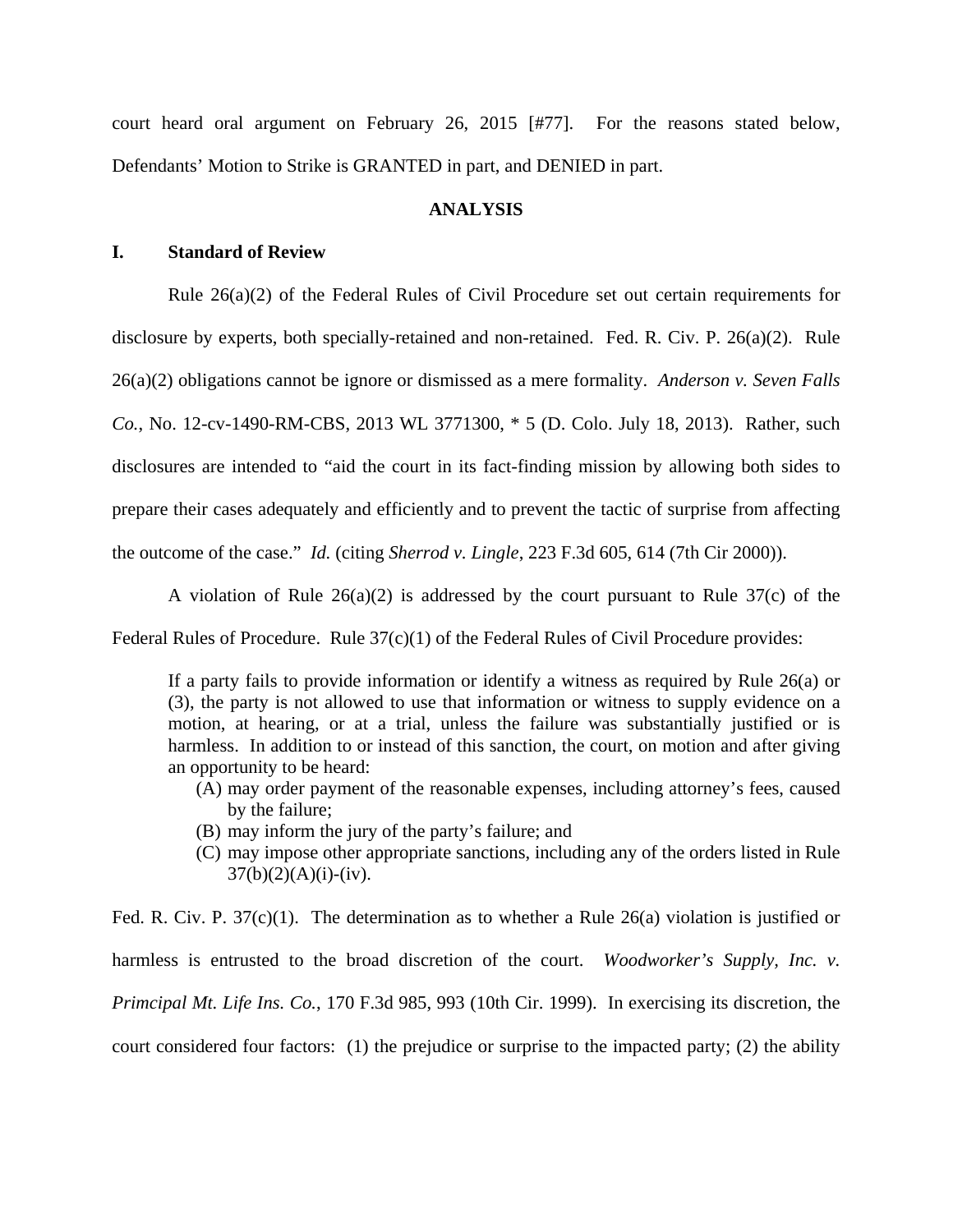to cure the prejudice; (3) the potential for trial disruption; and (4) the erring party's bad faith or willfulness. *Id.*

## **II. Anne Stodola, P.E.**

Anne Stodola, P.E., is the only specially-retained expert identified by Ms. Dedmon. Defendants assert that "no expert disclosure was received by Defendants until October 7, 2014, nearly 8 months past Plaintiff's Second deadline to serve such disclosures and almost 3 months after discovery closed." [#62, at 3]. Plaintiff argues Plaintiff's Rule 26(a)(2) Expert Disclosures were served by electronic mail on July 26, 2013, as reflected by the certificate of service attached to the disclosures. [#71, at 2, citing #62-3]. Ms. Dedmon's counsel further relies upon electronic mail correspondence with his former paralegal, purportedly to corroborate that service was properly made. Defendants respond by arguing that the correspondence is "not proof that the actual email containing the disclosures was ever sent." [#73].

In this case, the deadline for Ms. Dedmon to designate her expert witnesses and provide the required reports pursuant to Rule  $26(a)(2)$  was January 20, 2014. [#26]. Rule  $26(a)(2)(B)$ requires that a witness who is specially employed to provide expert testimony in the case to provide a report that contains: (1) a complete statement of all opinions the witness will express and the basis and reasons for them; (2) the facts or data considered by the witness in forming them; (3) any exhibits that will be used to summarize or support them; (4) the witness's qualifications, including a list of all publications authored in the previous 10 years; (5) a list of all other cases in which, during the previous 4 years, the witness testified as an expert at trial or by deposition; and (6) a statement of the compensation to be paid for the study and testimony in the case. Fed. R. Civ. P.  $26(a)(2)$ .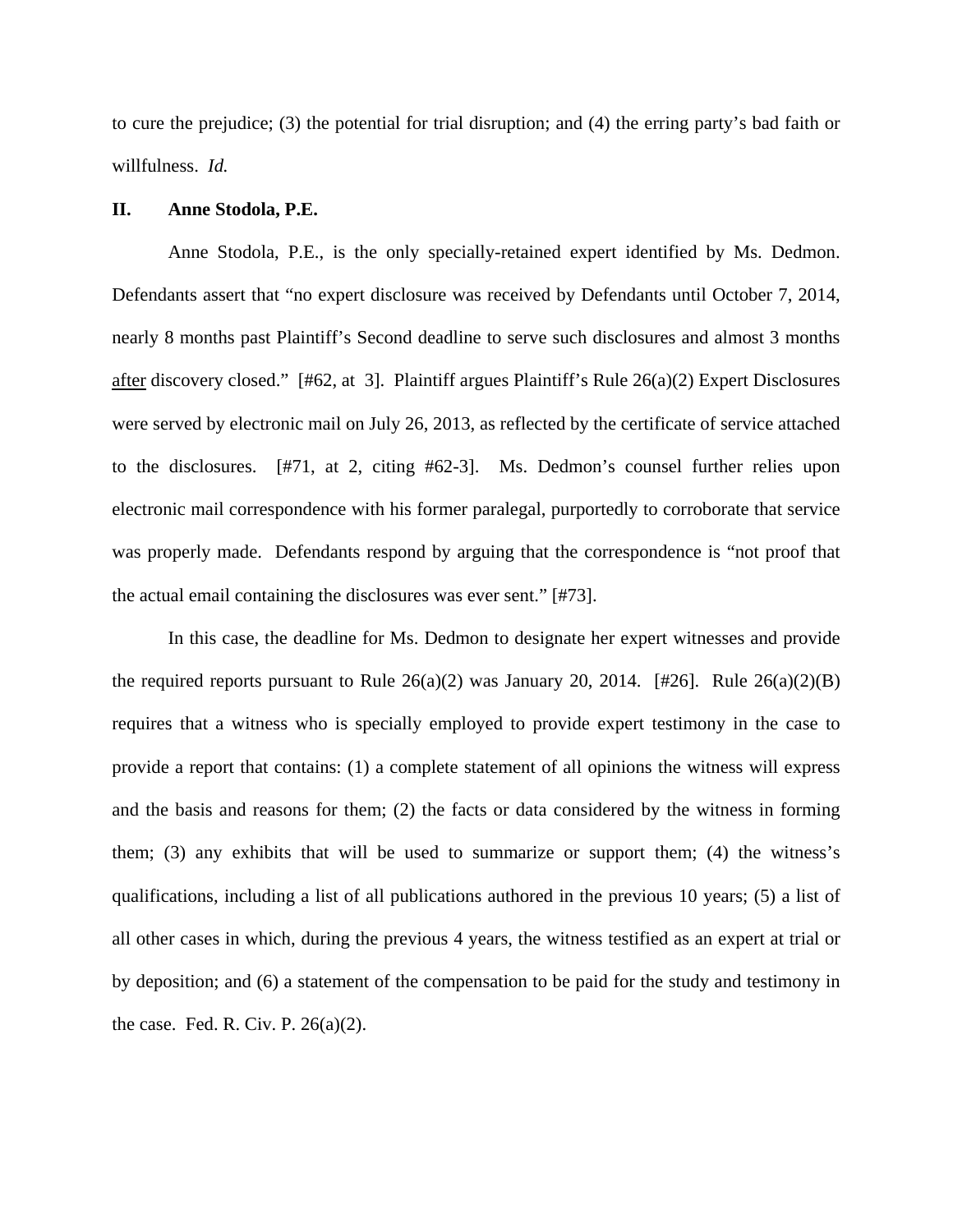It is undisputed that by electronic mail on July 25, 2013, Ms. Dedmon's counsel provided defense counsel with a report for Ms. Stodola – the identical one then provided again by electronic mail on October 7, 2013. [*Compare* #62-1 *with* #62-3]. There was some dispute at the hearing as to whether defense counsel was simultaneously provided Ms. Stodola's rate, resume, and testimony history on July 25, 2013. Based on the face of the document, it appears that such information was provided in attachments, denoted as "Statement of Rates Letterhead.pdf," "AS SE Resume.pdf," and "AS Trials Depos 2009 thru 2013.pdf," and there is no evidence that contradicts that conclusion – despite the fact that such attachments were not included in the exhibit attached by Defendants to their Motion to Strike. [#62-1]. In addition, the electronic mail message accompanying the July 25 disclosure specifically states, "Attached is the report, rate, resume, and testimony history of our only retained expert, Anne Stodola. I'm still working on the official disclosures pleadings because, as you well know, Carolyn Dedmon has a lot of treating physicians." [*Id.*] But Rule 26(a)(2)(B) does not require any "official disclosures pleadings," or paper, and Defendants do not challenge the sufficiency of Ms. Stodola's disclosure, only the timing. [#62, #73]. Based on the record before it, this court concludes that the expert disclosure of Ms. Stodola was timely, and to conclude otherwise would violate the judicial tenet of valuing substance over form. *See Chelsea Family Pharmacy, PLLC v. Medco Health Solutions, Inc.,* 567 F.3d 1191, 1198 (10th Cir. 2009). Any prejudice to Defendants based on their failure to take Ms. Stodola's deposition during the almost-year time period between July 25, 2013 and July 14, 2014 cannot be attributed to Ms. Dedmon. Defendants' Motion to Strike with respect to Ms. Stodola is denied.<sup>2</sup>

 $2$  This holding does not resolve whether any expert, including but not limited to Ms. Stodola, is qualified under Rule 702 of the Federal Rules of Evidence or whether her testimony is otherwise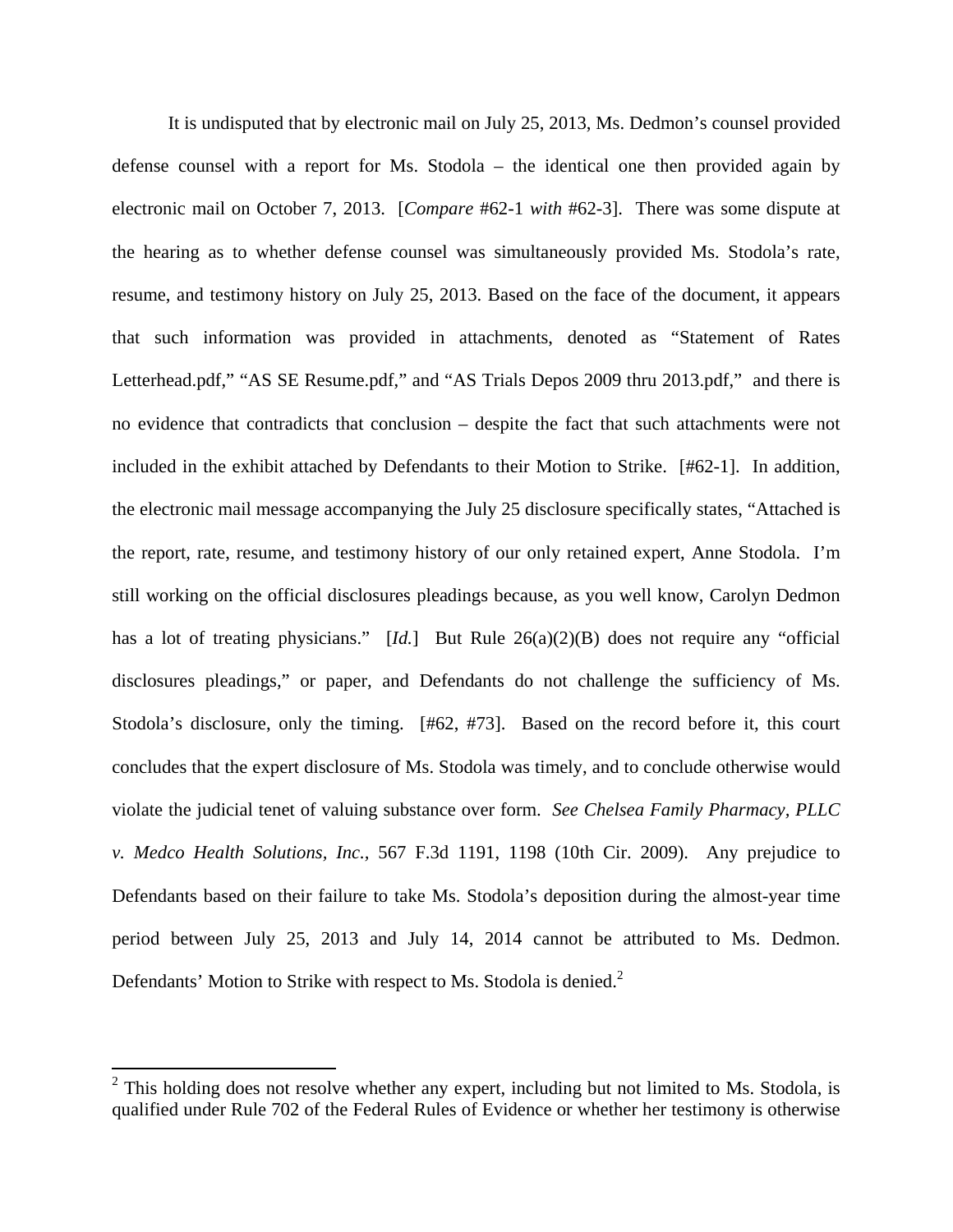### **III. Treating Physicians**

Ms. Dedmon also identified fourteen treating physicians as either will-call or may-call expert witnesses. [#65-1]. All fourteen are included in "Plaintiff's F.R.C.P. Rule 26(a)(2) Expert Disclosures," attached as an exhibit to Defendants' Motion to Strike. [#62-3]. The Parties vigorously dispute whether (1) this disclosure was made prior to the January 20, 2014 deadline; and (2) whether such disclosures made without reports are sufficient under Rule  $26(a)(2)$ . The court will take each of these issues, along with considering whether there was substantial justification of harm, in turn.

## **A. Timing**

While Defendants argue that the first time that they received Plaintiff's F.R.C.P. Rule 26(a)(2) Expert Disclosures was on October 7, 2014, the certificate of service for the disclosures reflect service by electronic mail on July 26, 2013 by Diane Parsons. [#62-3]. Under Rule 5(b) of the Federal Rules of Civil Procedure, service of a paper may be made by sending it by electronic means if the person consented in writing – in which event service is complete upon transmission, but is not effective if the serving party learns that it did not reach the person to be served. Fed. R. Civ. P.  $5(b)(2)(E)$ . A court will treat a certificate of service as prima facie evidence that service occurred on the date listed on the certificate, unless a party offers evidence to the contrary. *See Chesson v. Jaquez*, 986 F.2d 363, 365 (10th Cir.1993); *Portley-El v. Milyard*, No. 06-cv-00146-PSF-MJW, 2006 WL 3371642, at \*1 (D. Colo. Nov. 21, 2006). As officers of the court during oral argument, both Mr. Maye and Mr. Werge represented that they did not receive Plaintiff's F.R.C.P. Rule 26(a)(2) Expert Disclosures as of July 26, 2013, and Mr. Gilbert, Plaintiff's counsel, was unable to produce any additional confirmation that the

<u> 1989 - Johann Stoff, fransk politik (d. 1989)</u>

admissible at trial. The court's analysis and ruling are limited to whether she complied with Rule 26(a)(2) and Rule 37(c)(1) of the Federal Rules of Civil Procedure.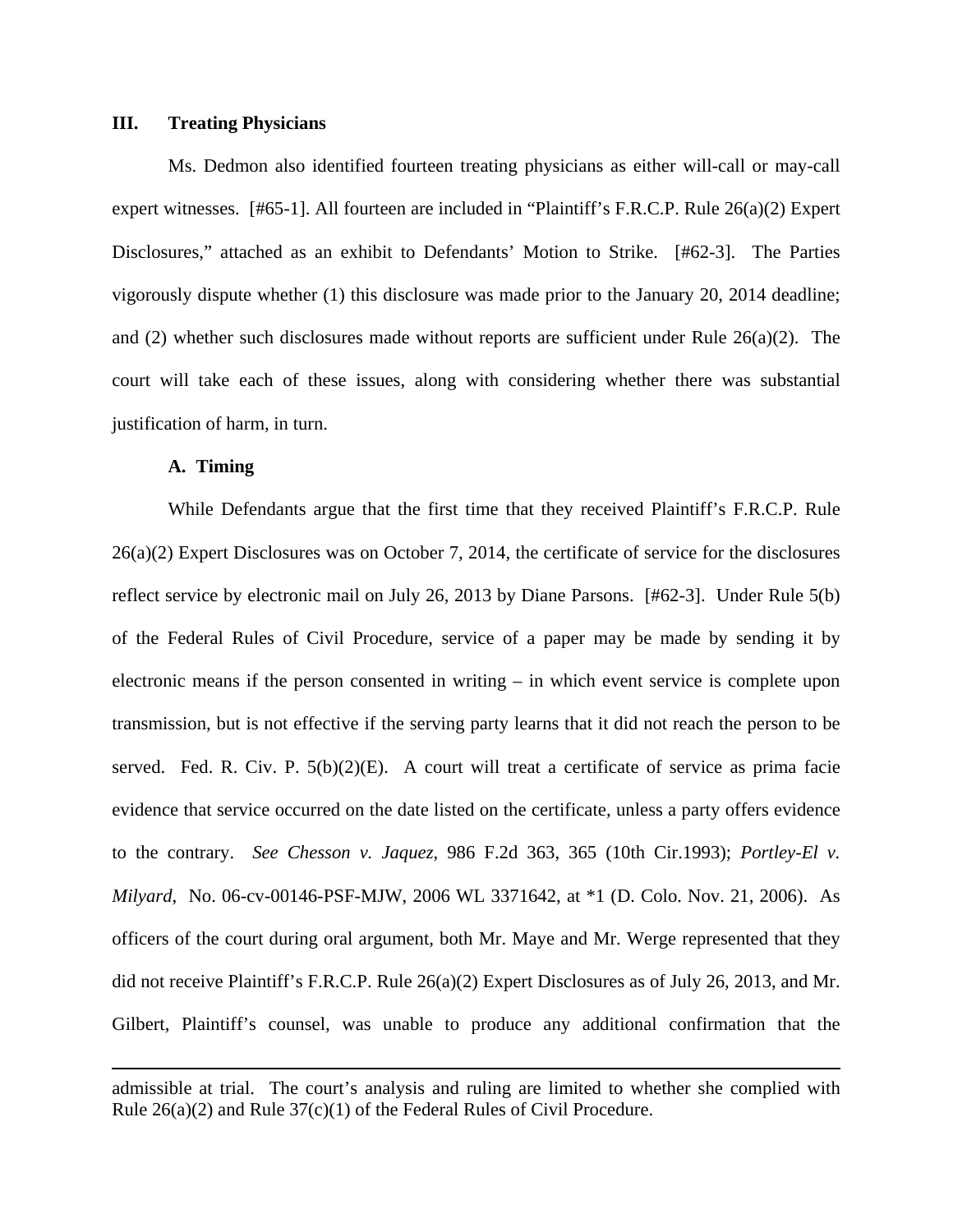disclosures were, in fact, sent or received. Therefore, by the plain terms of Rule 5(b)(2)(E), service of Plaintiff's expert disclosures was not effective – at least not until October 7, 2014, when they were undisputedly received by defense counsel. [#62-3]. Accordingly, this court finds that Ms. Dedmon's disclosure of her treating physicians as experts was untimely.

## **B. Sufficiency of Disclosures**

Defendants also assert that Plaintiff failed to propound any expert reports by any of her treating physicians, and she was required to do so under Rule  $26(a)(2)(B)$ . [#62, at 9-11]. Ms. Dedmon argues that she was not required to propound any expert reports, and her disclosures of pursuant to Rule 26(a)(1) were sufficient to alert Defendants of her intention to use her treating physicians as experts. [#71, at 8-9]. This court has traditionally employed a burden-shifting analysis for determining whether the requirements of Rule 26(a)(2) have been satisfied. *Morris v. Wells Fargo Bank, N.A.*, No. 09-cv-02160-CMA-KMT, 2010 WL 250108, at \*1 (D. Colo. 2010). The party moving to strike the witness bears the initial burden of showing that the disclosing party failed to comply with Rule 26(a)(2) properly. *Id.* Then the burden shifts to the disclosing party to demonstrate sufficiency. *Id.*

Ordinarily, physicians providing a party with medical treatment are designated as nonretained and, thus, are exempt from the report requirement. *Id*. Their testimony is based on upon their personal knowledge of the treatment of the patient and not information acquired from outside sources for the purposes of giving an opinion in anticipation of trial. *Trejo v. Franklin,* No. 04-cv-02523-REB, 2007 WL 2221433, at \*1 (D. Colo. July 30, 2007). When, however, a witness opines as to causation, prognosis, or future disability, the physician is going beyond what she saw and did and why she did it, and is giving an opinion formed because of the lawsuit, and she is required to file a written report pursuant to Rule 26(a)(2)(B). *See Nagle v. Mink*, No. 10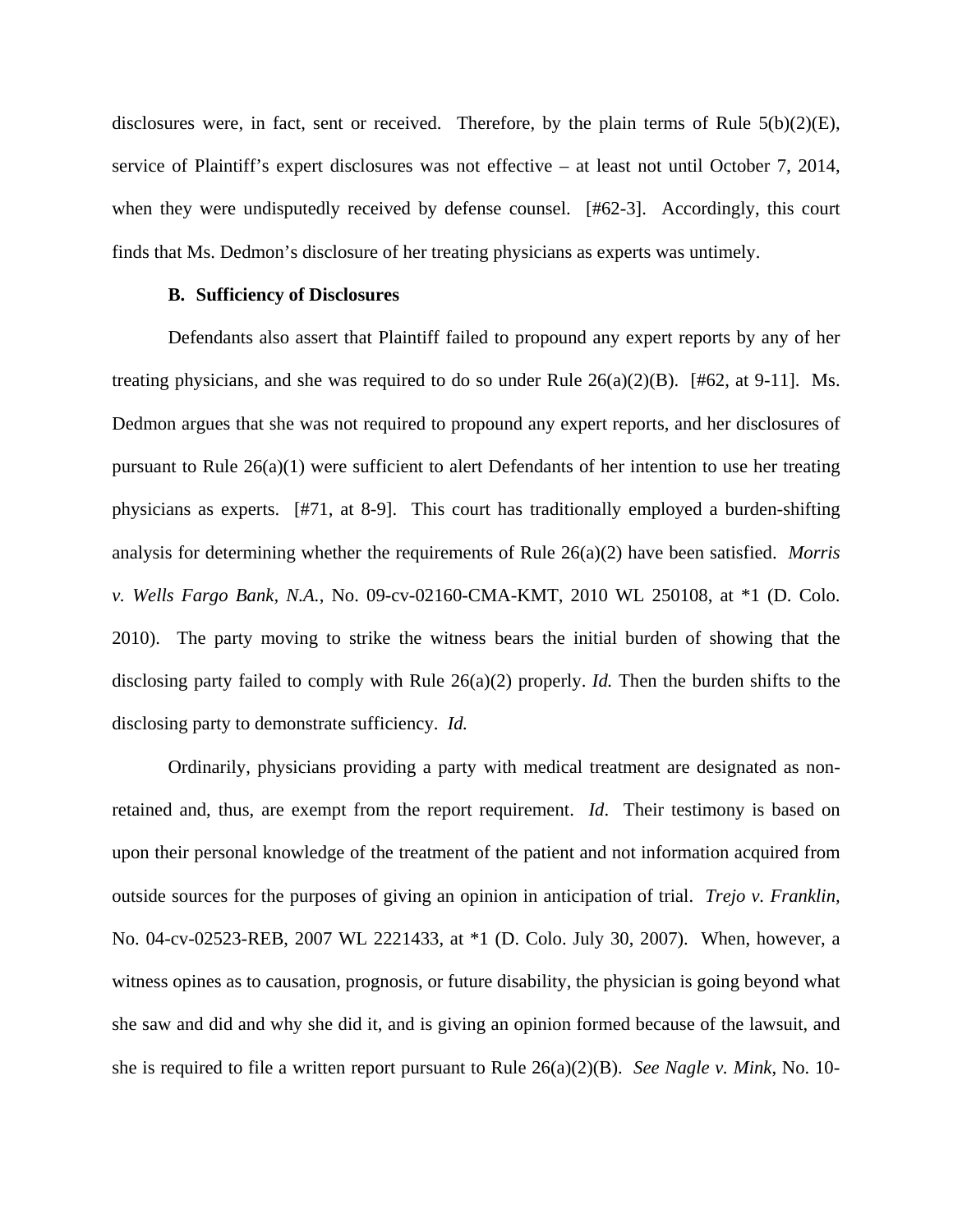cv-01935-PAB-MEH, 2011 WL 3861435, at \*3. Even non-retained experts, however, must provide certain information pursuant to Rule 26(a)(2)(C).

A review of Plaintiff's F.R.C.P. 26(a)(2) Expert Disclosures demonstrates that Ms. Dedmon is offering all fourteen treating physicians to "provide expert opinions at the time of trial pertaining to **causation, damages, prognosis, impairment, permanency, past and future physical and mental limitations, the effect of the condition on past and future economic loss, disabilities and consequential inability to work and/or work restrictions, the cost and reasonableness of past and future medical or rehabilitative treatment and/or medication and/or adaptive equipment, and/or residential or work modifications, any and all issues raised by the Defendant, and any other issues related to injuries arising out of the incident.**" [#62-3, at 2 (emphasis added)]. In addition, each physician is also offered to testify "that the proximate cause of Ms. Dedmon's injuries is the incident of October 23, 2010, and that injuries suffered by Ms. Dedmon in the incident resulted in his [sic] symptoms." [*Id.* at 3-15]. Ms. Dedmon further offers these physicians for the purpose of testifying that the cost of her medical treatment was "reasonable, as shown by the medical bills and summary of charges." [*Id.*] And each physician's opinions will be based on not only her own knowledge, education, training, and experience, but also "medical records and radiology studies reviewed, related to the incident on October 23, 2010, [and] excerpts of depositions of the parties." *Id.*

It is clear that these physicians are offered for much more than their personal knowledge and opinions based on their respective treatment of Ms. Dedmon. Instead, their identified topics for opinions appear to be based upon information acquired by outside sources and directed to issues specifically raised by this lawsuit, and not within the ordinary course of medical treatment of Ms. Dedmon. As such, to the extent that these physicians are offered for opinions related to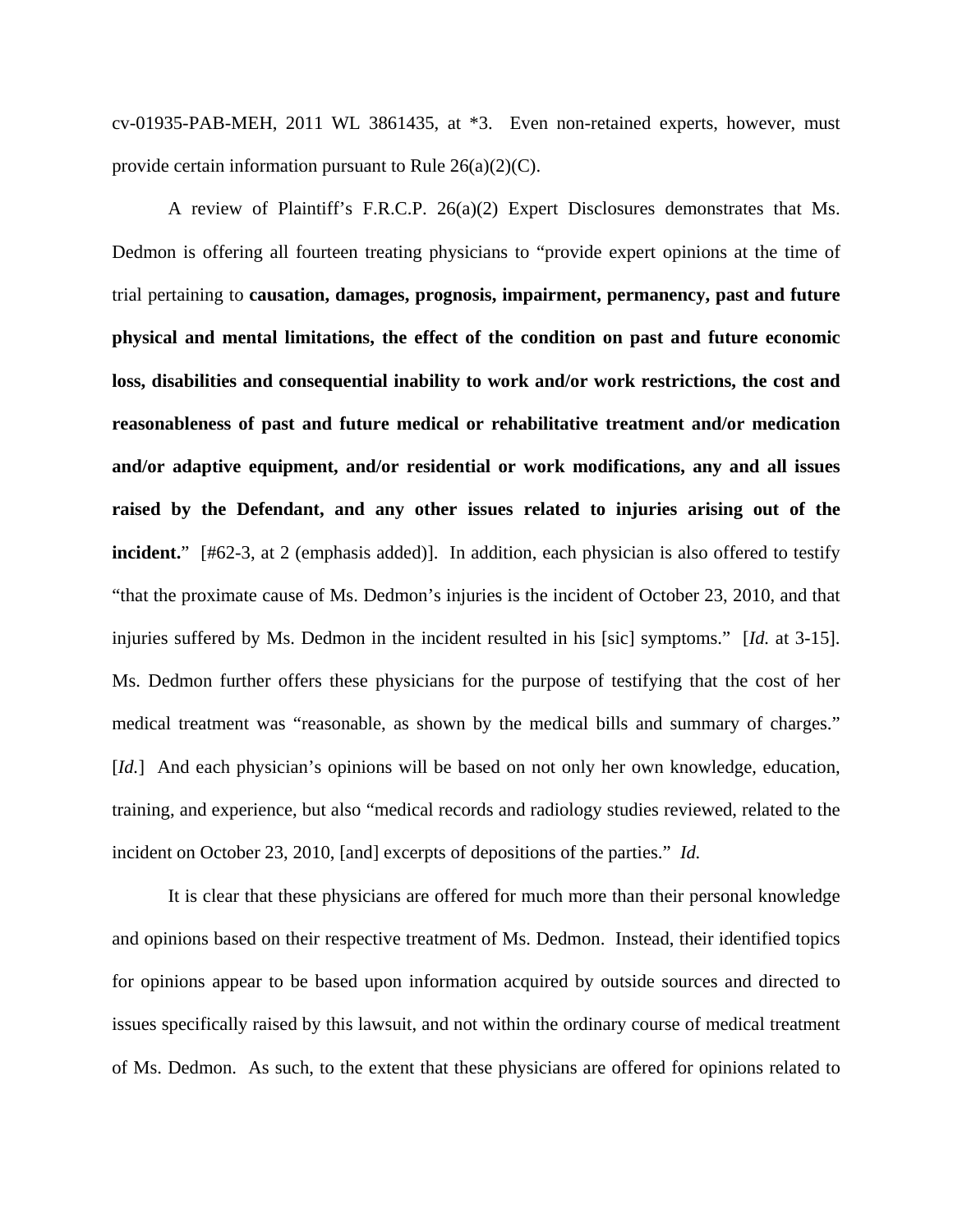causation, damages, permanency, past and future physical and mental limitations, the effect of the condition on past and future economic loss, disabilities and consequential inability to work and/or work restrictions, the cost and reasonableness of past and future medical or rehabilitative treatment and/or medication and/or adaptive equipment, and/or residential or work modifications, any and all issued raised by the Defendant, and any other issues related to injuries arising out of the incident, Ms. Dedmon was obligated to propound formal reports for each such physician pursuant to Rule 26(a)(2)(B). *See Carbaugh v. Home Depot U.S.A., Inc.*, No. 13-cv-02848-REB-MEH, 2014 WL 3543714 (D. Colo. July 16, 2014). Ms. Dedmon has undisputedly failed to do so.

Even if Ms. Dedmon was only obligated to provide information regarding these treating physicians pursuant to Rule 26(a)(2)(C), Plaintiff's F.R.C.P. Rule 26(a)(2) Expert Disclosures are still deficient. The Disclosures fail to provide a summary of the facts and opinions to which each physician is expected to testify. Instead, the disclosure for each physician is simply an almost identical, formulaic recitation of conclusory statements that provides United no meaningful understanding of the subject matter of the opinion(s), or the factual basis of such opinion(s), or even any distinction of the testimony of one physician from another. [# 62-3].

### **C. Application of the** *Woodworker's* **Factors**

The findings that Plaintiff's disclosures were untimely and insufficient under Rule  $26(a)(2)$  does not, however, conclude the relevant analysis. The court may nonetheless decline to strike the rebuttal report if the violations are found to be either substantially justified or harmless. *See Auraria Student Housing at the Regency, LLC v. Campus Village Apartments, LLC*, No. 10-cv-02516-WJM-KLM, 2014 WL 4651643, \*2-3 (D. Colo. Sept. 18, 2014). Ms. Dedmon offers no evidence or argument that her failure to comply with Rule  $26(a)(2)(B)$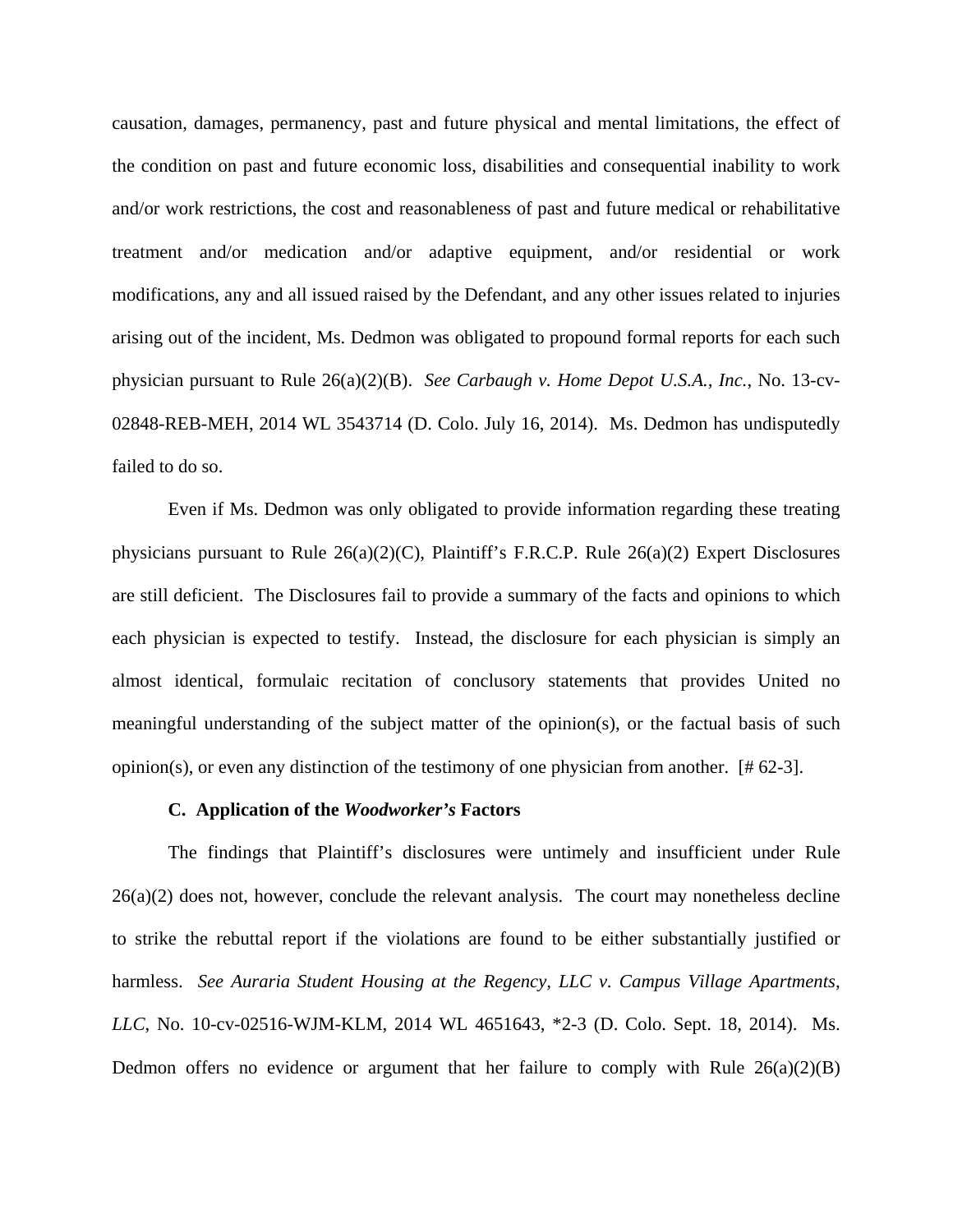requirements was substantially justified. Instead, her arguments focus on the assertion that any failure to disclose is harmless, because the physicians (except Dr. Creighton) were disclosed during discovery pursuant to Rule  $26(a)(1)$ , that the medical records for the physicians were provided, and that United could have deposed any of the treating physicians and chose not to. [#71]. Defendants argue that they have been irreparably prejudice, such that the only appropriate outcome is to strike all of Plaintiff's expert designations of treating physicians.

In applying the four *Woodworker's* factors, this court finds that the failure was not substantially justified or harmless, except with respect to Dr. Ghiselli and Dr. Reinhard who were deposed by United during discovery.

## **1. Prejudice**

Ms. Dedmon argues that there is no prejudice to Defendants, because Ms. Dedmon identified her all but one of her treating physicians in her prior disclosures, provided blanket releases for her medical records to United and United could have chosen to depose any of her treating physicians during discovery. [#71, at 4-6]. Certainly, Defendants could have taken the depositions of any and all of Ms. Dedmon's treating physicians (except Dr. Creighton) during discovery, and asked them about their personal observations and care of Ms. Dedmon. But Defendants had no reason to believe that Ms. Dedmon would be offering her treating physicians on a myriad of other topics, including but not limited to proximate cause, past and present damages, and the reasonableness of Ms. Dedmon's medical costs and ask those physicians questions about their respective opinions. Indeed, even with Plaintiff's F.R.C.P.  $26(a)(2)$ Disclosure, it would have been difficult for United to prioritize which physician to depose or frame the appropriate topics. And without the requisite disclosures, United had no opportunity to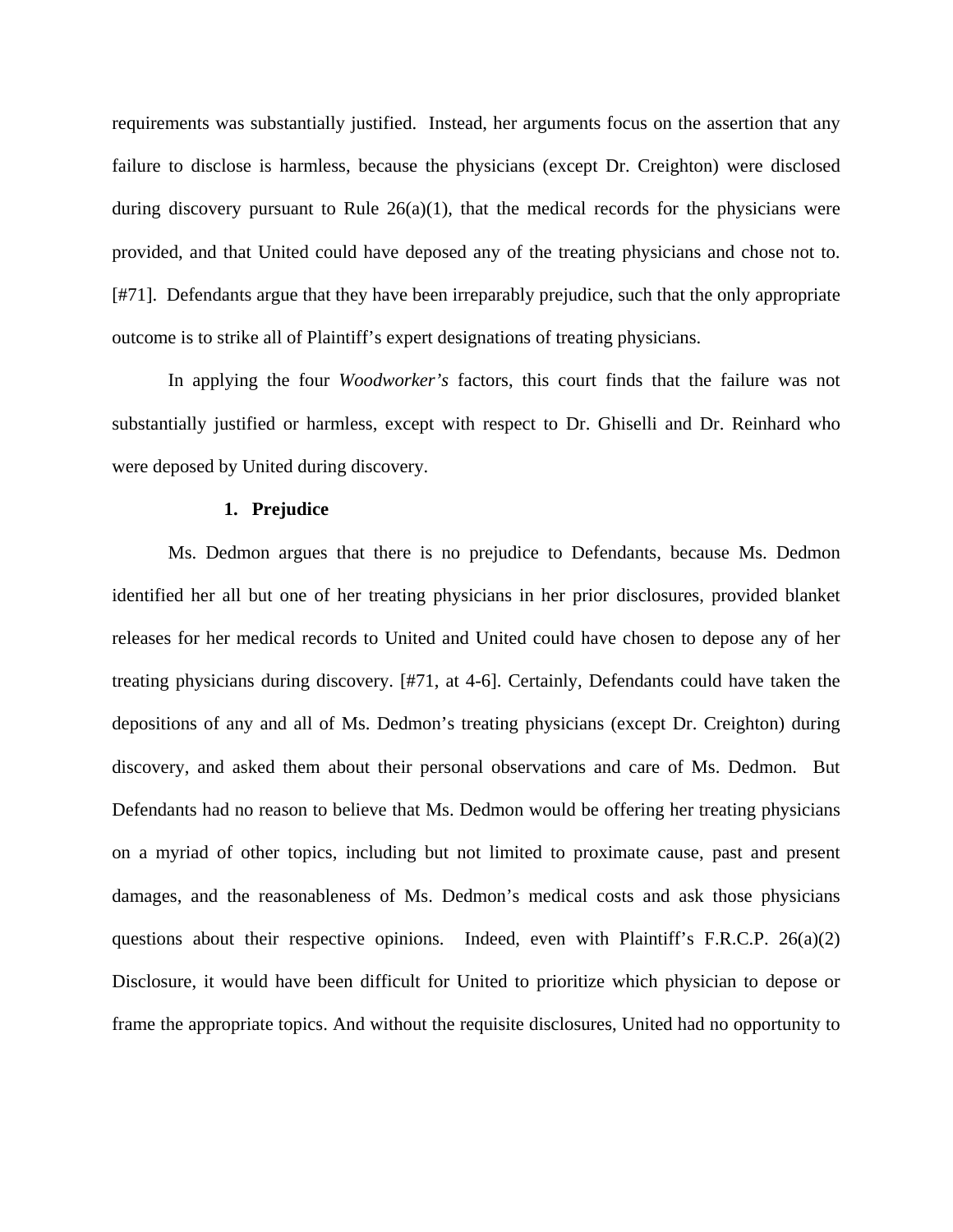evaluate the need for rebuttal experts or to identify and designate such rebuttal experts, if necessary.

Drs. Ghiselli and Reinhard, however, stand in a slightly different posture. It is undisputed these physicians were disclosed with Plaintiff's Initial Disclosures, that United took the depositions of these physicians on June 19 and June 20, 2014 (prior to the close of discovery) and defense counsel admitted during oral argument that Plaintiff put no restriction on them in terms of timing and questions. Defendants also do not dispute that they had the medical records for Drs. Ghiselli and Reinhard prior to such depositions, which presumably reflected their respective observations, treatments, and medical impressions of Ms. Dedmon. *See Carbaugh*, 2014 WL 3543714 at \*3 ("Ordinarily, physicians providing a party with medical treatment are designated as non-retained and, thus, are exempt from the report requirement. [T]heir testimony is based upon their personal knowledge of the treatment of the patient and not information acquired from outside sources for the purpose of giving an opinion in anticipation of trial. The same rationale extends to treating physician opinions regarding causation and prognosis based on examination and treatment of the patient. In addition, because treating physicians presumably keep medical records documenting their observations, findings, and treatment regimes, a written report usually would be unnecessary.") (internal citations and quotation omitted). And to the extent that Drs. Ghiselli and Reinhard are limited to providing testimony to observations and opinions reflected in their medical records and at deposition, the court finds that any prejudice to Defendants is minimal and can be cured, as discussed below. *Carrillo v. B&J Enters., LLC*, 2013 U.S. Dist. LEXIS 12435 at \* 10 (D. Nev. Jan. 29, 2013) (because treating physicians were disclosed in initial disclosures and defendants had an adequate opportunity to review the relevant medical records and to conduct discovery accordingly, prejudice to defendants cured by limiting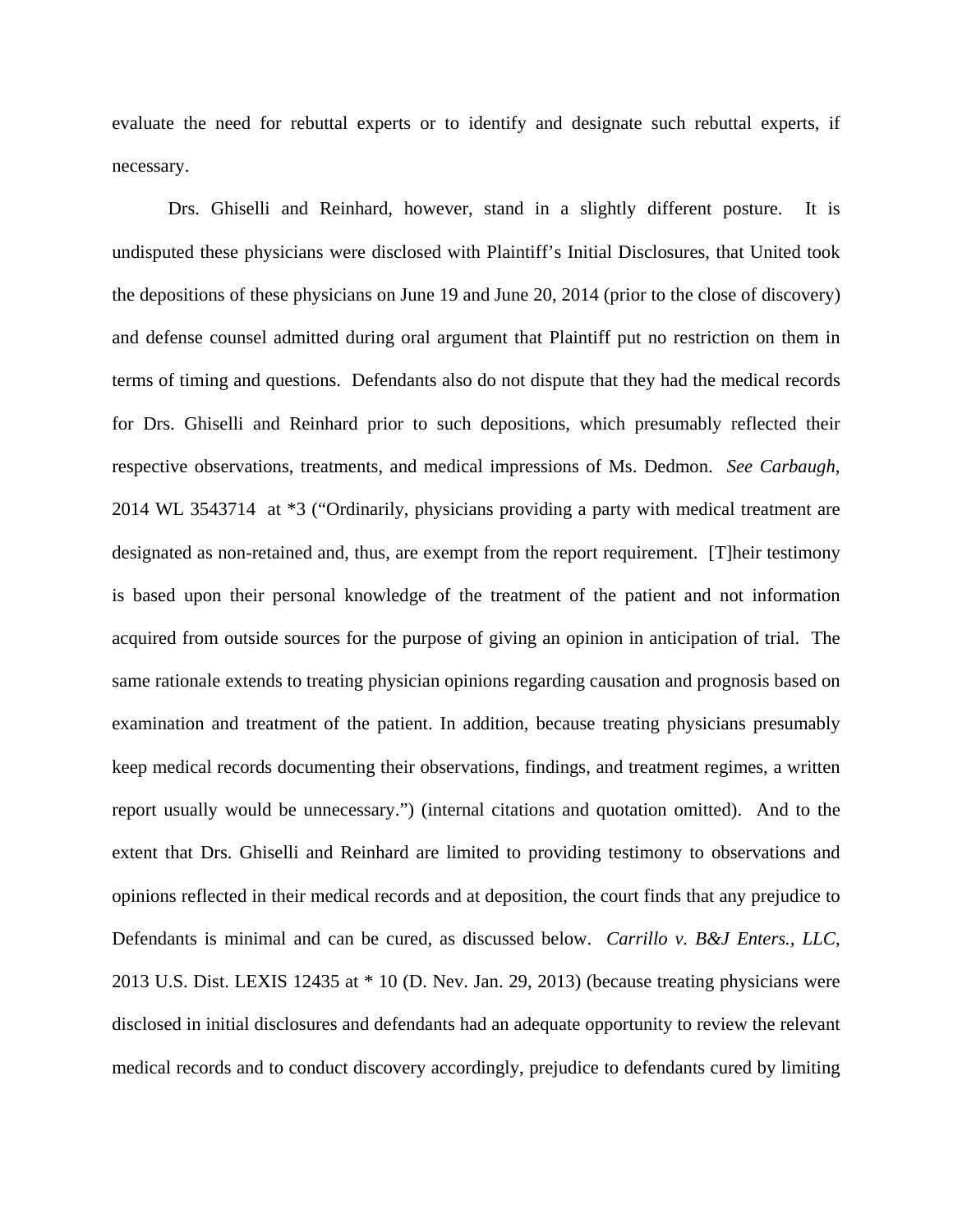anticipated "testimony to the subject matter of their treatment as disclosed in the medical records and to opinions formed in the course of treatment").

## **2. Ability to Cure/Delay of Trial**

The prejudice to Defendants with respect to all but Drs. Ghiselli and Reinhard cannot be cured by simply reopening discovery. This case was originally filed over two years ago, on January 1, 2013. The court provided the Parties multiple extensions and over a year to complete discovery. [#21, #25, #29, #44]. The Final Pretrial Conference has been held, a Final Pretrial Order entered, and a September 2015 trial date set. [#69, #70, #72]. Despite Plaintiff's counsel's offer to make any of Ms. Dedmon's treating physicians available for deposition, such reopening simply invites more potential delay and disputes into this proceeding, given the breadth and vagueness of the topics associated with each potential physician witness. Indeed, discovery would need to be reopened generally, Plaintiffs would need to propound proper expert reports, time would need to be allowed for Defendants to identify, designate, and provide reports for appropriate rebuttal witnesses (if desired), and further time would need to be permitted for depositions. There simply is insufficient time, or justification, for such a monumental "do-over."

With respect to Drs. Ghiselli and Reinhard, the court finds that appropriate relief is available to cure or mitigate any prejudice to Defendants. The court orders that any testimony offered by Dr. Ghiselli and/or Dr. Reinhard will be necessarily limited to topics disclosed in her medical records prior to the date of this Order, and not first introduced during their respective depositions. United has up to and including April 3, 2015 to designate and provide expert reports for up to two rebuttal experts to Drs. Ghiselli and Reinhard, at its election. Any deposition of any United rebuttal experts will occur prior to May 3, 2015, and any cost associated with any United rebuttal expert's time for the deposition will be borne by Ms.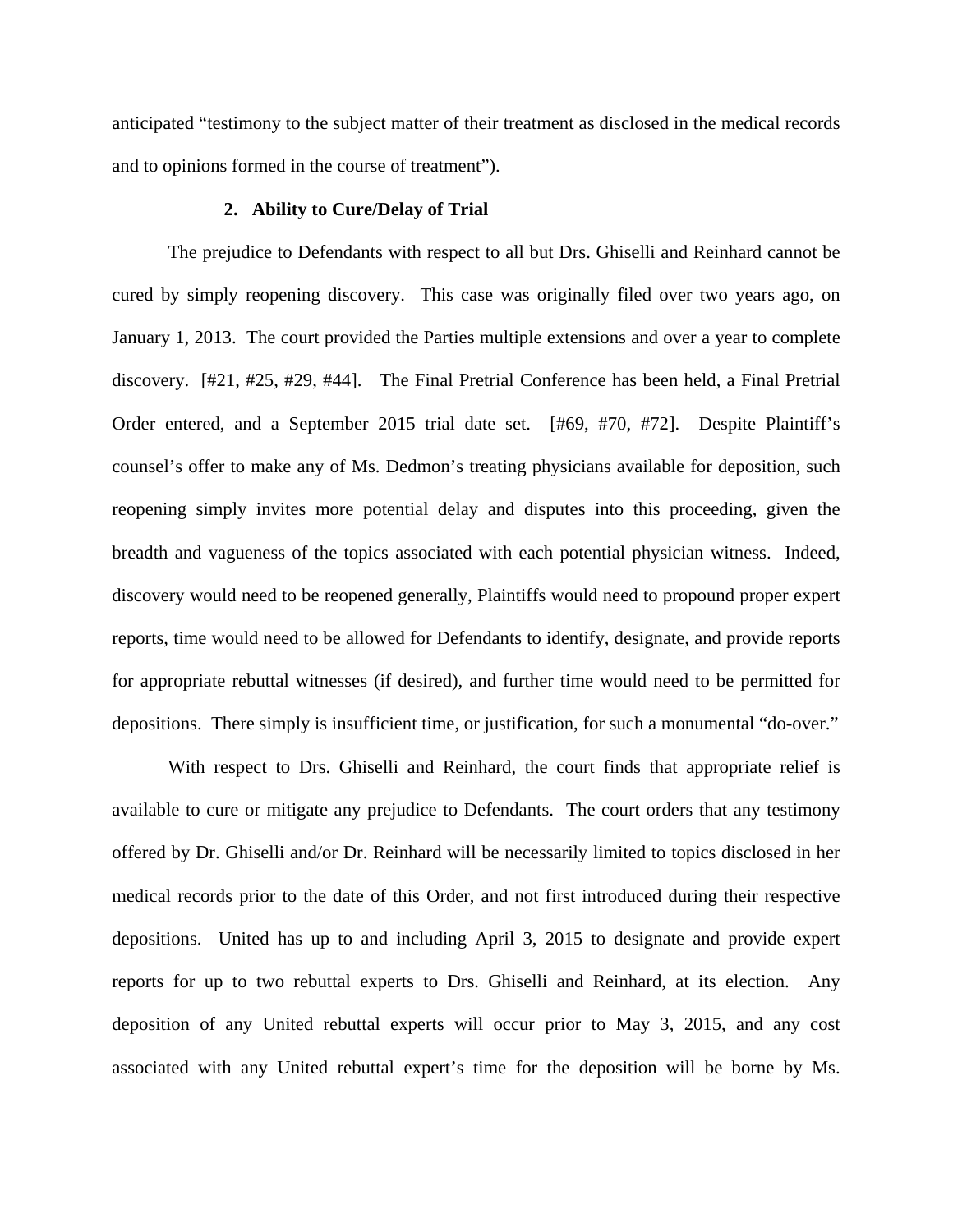Dedmon, with each party otherwise bearing its own attorney's fees and costs (including transcription).

# **3. Plaintiff's Bad Faith or Willfullness**

 Despite the circumstances culminating with this Motion to Strike, the court assigns no bad faith to Plaintiff, but cannot reward Plaintiff's lack of diligence. Plaintiff's counsel was alerted, at the latest, on April 3, 2014 to Defendants' belief that Rule 26(a)(2) disclosures had not been received. [#62-2, at 24:22-24]. And despite representing to the court that "It's, quite honestly, got me a little anxious if we did miss that," [*id.* at 25:25-26:1], Plaintiff's counsel failed to exercise any diligence in either affirmatively confirming delivery of the Rule  $26(a)(2)$ disclosures or re-sending them at that time or in the three months prior to the July 14, 2014 close of discovery. Had Plaintiff's counsel simply resent the Expert Disclosures on or near April 3, the Parties (and court) might have had time prior to the close of discovery on July 14 to address the issues presented now. Without such diligence, the court has no viable alternative at this time but to strike Ms. Dedmon's treating physicians, other than Drs. Ghiselli and Reinhard, from testifying as experts in any capacity. The court also finds that while Plaintiff's failures related to Drs. Ghiselli and Reinhard are not substantially justified, they are harmless to the extent any testimony by either Dr. Ghiselli or Dr. Reinhard is limited to the observations and opinions formed during the course of treatment and reflected in Ms. Dedmon's medical records prior to the date of this Order.

## **CONCLUSION**

 Based on the court's review of the papers and supporting evidence, the oral arguments, and application of the pertinent case law, IT IS HEREBY ORDERED that:

(1) Defendants' Motion to Strike Plaintiff's Expert Disclosures is GRANTED in part, and DENIED in part;